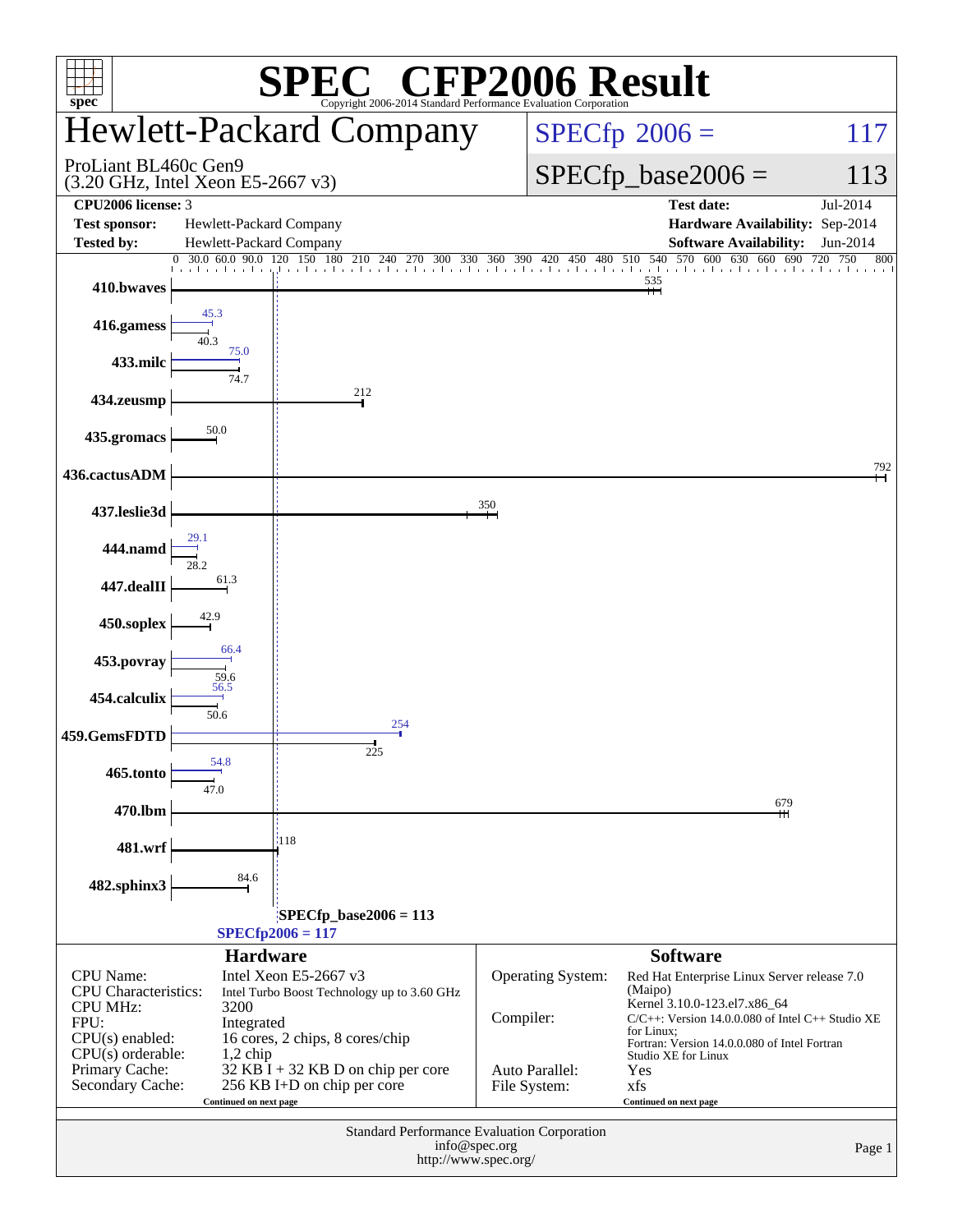

# Hewlett-Packard Company

#### ProLiant BL460c Gen9

(3.20 GHz, Intel Xeon E5-2667 v3)

### $SPECfp2006 = 117$  $SPECfp2006 = 117$

### $SPECfp\_base2006 = 113$

**[CPU2006 license:](http://www.spec.org/auto/cpu2006/Docs/result-fields.html#CPU2006license)** 3 **[Test date:](http://www.spec.org/auto/cpu2006/Docs/result-fields.html#Testdate)** Jul-2014 **[Test sponsor:](http://www.spec.org/auto/cpu2006/Docs/result-fields.html#Testsponsor)** Hewlett-Packard Company **[Hardware Availability:](http://www.spec.org/auto/cpu2006/Docs/result-fields.html#HardwareAvailability)** Sep-2014 **[Tested by:](http://www.spec.org/auto/cpu2006/Docs/result-fields.html#Testedby)** Hewlett-Packard Company **[Software Availability:](http://www.spec.org/auto/cpu2006/Docs/result-fields.html#SoftwareAvailability)** Jun-2014 [L3 Cache:](http://www.spec.org/auto/cpu2006/Docs/result-fields.html#L3Cache) 20 MB I+D on chip per chip<br>Other Cache: None [Other Cache:](http://www.spec.org/auto/cpu2006/Docs/result-fields.html#OtherCache) [Memory:](http://www.spec.org/auto/cpu2006/Docs/result-fields.html#Memory) 128 GB (8 x 16 GB 2Rx4 PC4-2133P-R) [Disk Subsystem:](http://www.spec.org/auto/cpu2006/Docs/result-fields.html#DiskSubsystem) 2 x 400 GB SAS SSD, RAID 1 [Other Hardware:](http://www.spec.org/auto/cpu2006/Docs/result-fields.html#OtherHardware) None [System State:](http://www.spec.org/auto/cpu2006/Docs/result-fields.html#SystemState) Run level 3 (multi-user)<br>Base Pointers: 64-bit [Base Pointers:](http://www.spec.org/auto/cpu2006/Docs/result-fields.html#BasePointers) 64-bit<br>Peak Pointers: 32/64-bit [Peak Pointers:](http://www.spec.org/auto/cpu2006/Docs/result-fields.html#PeakPointers) [Other Software:](http://www.spec.org/auto/cpu2006/Docs/result-fields.html#OtherSoftware) None

| <b>Results Table</b>   |                                                                                                          |              |                |       |                |       |                |              |                |              |                |              |
|------------------------|----------------------------------------------------------------------------------------------------------|--------------|----------------|-------|----------------|-------|----------------|--------------|----------------|--------------|----------------|--------------|
| <b>Benchmark</b>       | <b>Base</b>                                                                                              |              |                |       |                |       | <b>Peak</b>    |              |                |              |                |              |
|                        | <b>Seconds</b>                                                                                           | <b>Ratio</b> | <b>Seconds</b> | Ratio | <b>Seconds</b> | Ratio | <b>Seconds</b> | <b>Ratio</b> | <b>Seconds</b> | <b>Ratio</b> | <b>Seconds</b> | <b>Ratio</b> |
| 410.bwayes             | 25.7                                                                                                     | 529          | 25.0           | 543   | 25.4           | 535   | 25.7           | 529          | 25.0           | 543          | 25.4           | 535          |
| $416$ .gamess          | 484                                                                                                      | 40.4         | 486            | 40.3  | 487            | 40.2  | 432            | 45.3         | 432            | 45.3         | 433            | 45.2         |
| $ 433 \text{.}$ milc   | 123                                                                                                      | 74.5         | 123            | 74.8  | 123            | 74.7  | <u>122</u>     | 75.0         | 122            | 75.0         | 122            | 75.2         |
| 434.zeusmp             | 42.7                                                                                                     | 213          | 42.9           | 212   | 43.1           | 211   | 42.7           | 213          | 42.9           | 212          | 43.1           | 211          |
| $435.\n$ gromacs       | <u>143</u>                                                                                               | 50.0         | 143            | 50.0  | 144            | 49.5  | <u>143</u>     | 50.0         | 143            | 50.0         | 144            | 49.5         |
| 436.cactusADM          | 15.1                                                                                                     | 792          | 15.1           | 792   | 15.3           | 781   | 15.1           | 792          | 15.1           | 792          | 15.3           | 781          |
| 437.leslie3d           | 26.0                                                                                                     | 361          | 28.7           | 328   | 26.9           | 350   | 26.0           | 361          | 28.7           | 328          | 26.9           | 350          |
| 444.namd               | 285                                                                                                      | 28.2         | 285            | 28.2  | 285            | 28.2  | 276            | 29.1         | 276            | 29.1         | 276            | 29.1         |
| $ 447 \text{.}$ dealII | 187                                                                                                      | 61.1         | 187            | 61.3  | 186            | 61.4  | 187            | 61.1         | 187            | 61.3         | 186            | 61.4         |
| $450$ .soplex          | 193                                                                                                      | 43.2         | 195            | 42.7  | 195            | 42.9  | 193            | 43.2         | 195            | 42.7         | 195            | 42.9         |
| $453$ .povray          | 89.0                                                                                                     | 59.8         | 89.5           | 59.4  | 89.2           | 59.6  | 80.0           | 66.5         | 80.1           | 66.4         | 80.5           | 66.1         |
| 454.calculix           | 163                                                                                                      | 50.6         | 163            | 50.5  | 163            | 50.6  | 146            | 56.5         | 146            | 56.5         | 146            | 56.5         |
| 459.GemsFDTD           | 47.1                                                                                                     | 225          | 46.9           | 226   | 47.2           | 225   | 42.0           | 253          | 41.8           | <u>254</u>   | 41.6           | 255          |
| 465.tonto              | 209                                                                                                      | 47.0         | 210            | 46.9  | 210            | 47.0  | 180            | 54.7         | 179            | 54.9         | 180            | 54.8         |
| 470.1bm                | 20.1                                                                                                     | 684          | 20.2           | 679   | 20.4           | 675   | 20.1           | 684          | 20.2           | 679          | 20.4           | 675          |
| 481.wrf                | 94.8                                                                                                     | 118          | 94.4           | 118   | 95.2           | 117   | 94.8           | 118          | 94.4           | 118          | 95.2           | 117          |
| $482$ .sphinx $3$      | 231                                                                                                      | 84.4         | 230            | 84.9  | 230            | 84.6  | 231            | 84.4         | 230            | 84.9         | <b>230</b>     | 84.6         |
|                        | Results appear in the order in which they were run. Bold underlined text indicates a median measurement. |              |                |       |                |       |                |              |                |              |                |              |

#### **[Operating System Notes](http://www.spec.org/auto/cpu2006/Docs/result-fields.html#OperatingSystemNotes)**

 Stack size set to unlimited using "ulimit -s unlimited" Transparent Huge Pages enabled with: echo always > /sys/kernel/mm/transparent\_hugepage/enabled

#### **[Platform Notes](http://www.spec.org/auto/cpu2006/Docs/result-fields.html#PlatformNotes)**

BIOS Configuration: Intel Hyperthreading Options set to Disabled HP Power Profile set to Custom HP Power Regulator set to HP Static High Performance Mode Minimum Processor Idle Power Package C-State set to No Package State Energy/Performance Bias set to Maximum Performance QPI Snoop Configuration set to Home Snoop Thermal Configuration set to Maximum Cooling Continued on next page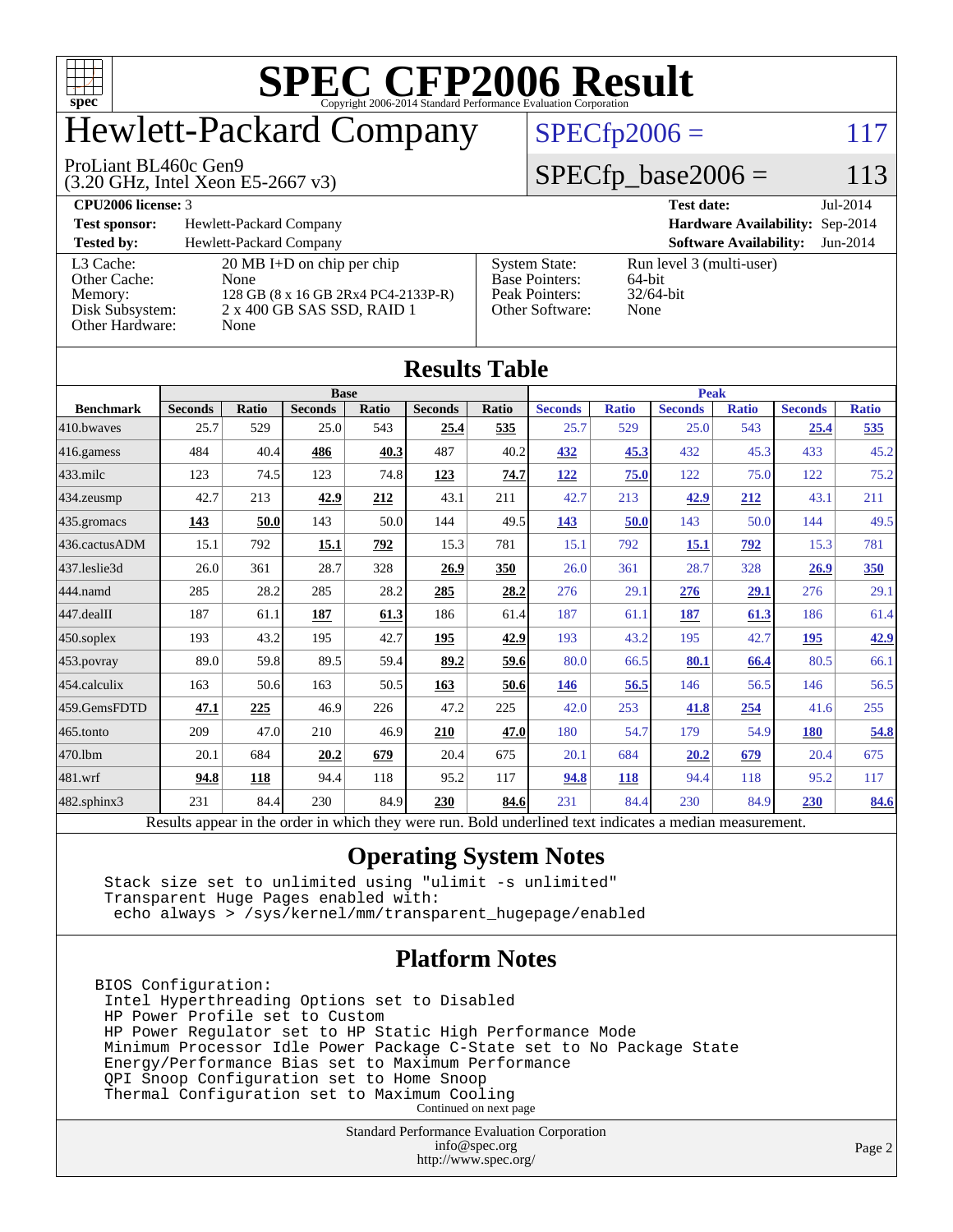

# Hewlett-Packard Company

 $SPECfp2006 = 117$  $SPECfp2006 = 117$ 

(3.20 GHz, Intel Xeon E5-2667 v3) ProLiant BL460c Gen9

 $SPECTp\_base2006 = 113$ 

**[Test sponsor:](http://www.spec.org/auto/cpu2006/Docs/result-fields.html#Testsponsor)** Hewlett-Packard Company **[Hardware Availability:](http://www.spec.org/auto/cpu2006/Docs/result-fields.html#HardwareAvailability)** Sep-2014 **[Tested by:](http://www.spec.org/auto/cpu2006/Docs/result-fields.html#Testedby)** Hewlett-Packard Company **[Software Availability:](http://www.spec.org/auto/cpu2006/Docs/result-fields.html#SoftwareAvailability)** Jun-2014

**[CPU2006 license:](http://www.spec.org/auto/cpu2006/Docs/result-fields.html#CPU2006license)** 3 **[Test date:](http://www.spec.org/auto/cpu2006/Docs/result-fields.html#Testdate)** Jul-2014

#### **[Platform Notes \(Continued\)](http://www.spec.org/auto/cpu2006/Docs/result-fields.html#PlatformNotes)**

Standard Performance Evaluation Corporation [info@spec.org](mailto:info@spec.org) <http://www.spec.org/> Processor Power and Utlization Monitoring set to Disabled Memory Refresh Rate set to 1x Refresh Sysinfo program /cpu2006/config/sysinfo.rev6818 \$Rev: 6818 \$ \$Date:: 2012-07-17 #\$ e86d102572650a6e4d596a3cee98f191 running on BL460cGen9-VP2 Mon Aug 11 18:35:06 2014 This section contains SUT (System Under Test) info as seen by some common utilities. To remove or add to this section, see: <http://www.spec.org/cpu2006/Docs/config.html#sysinfo> From /proc/cpuinfo model name : Intel(R) Xeon(R) CPU E5-2667 v3 @ 3.20GHz 2 "physical id"s (chips) 16 "processors" cores, siblings (Caution: counting these is hw and system dependent. The following excerpts from /proc/cpuinfo might not be reliable. Use with caution.) cpu cores : 8 siblings : 8 physical 0: cores 0 1 2 3 4 5 6 7 physical 1: cores 0 1 2 3 4 5 6 7 cache size : 20480 KB From /proc/meminfo MemTotal: 131733912 kB HugePages\_Total: 0<br>Hugepagesize: 2048 kB Hugepagesize: From /etc/\*release\* /etc/\*version\* os-release: NAME="Red Hat Enterprise Linux Server" VERSION="7.0 (Maipo)" ID="rhel" ID\_LIKE="fedora" VERSION\_ID="7.0" PRETTY\_NAME="Red Hat Enterprise Linux Server 7.0 (Maipo)" ANSI\_COLOR="0;31" CPE\_NAME="cpe:/o:redhat:enterprise\_linux:7.0:GA:server" redhat-release: Red Hat Enterprise Linux Server release 7.0 (Maipo) system-release: Red Hat Enterprise Linux Server release 7.0 (Maipo) system-release-cpe: cpe:/o:redhat:enterprise\_linux:7.0:ga:server uname -a: Linux BL460cGen9-VP2 3.10.0-123.el7.x86\_64 #1 SMP Mon May 5 11:16:57 EDT 2014 x86\_64 x86\_64 x86\_64 GNU/Linux run-level 3 Aug 11 13:26 SPEC is set to: /cpu2006 Filesystem Type Size Used Avail Use% Mounted on /dev/mapper/rhel-root ext4 310G 140G 154G 48% / Continued on next page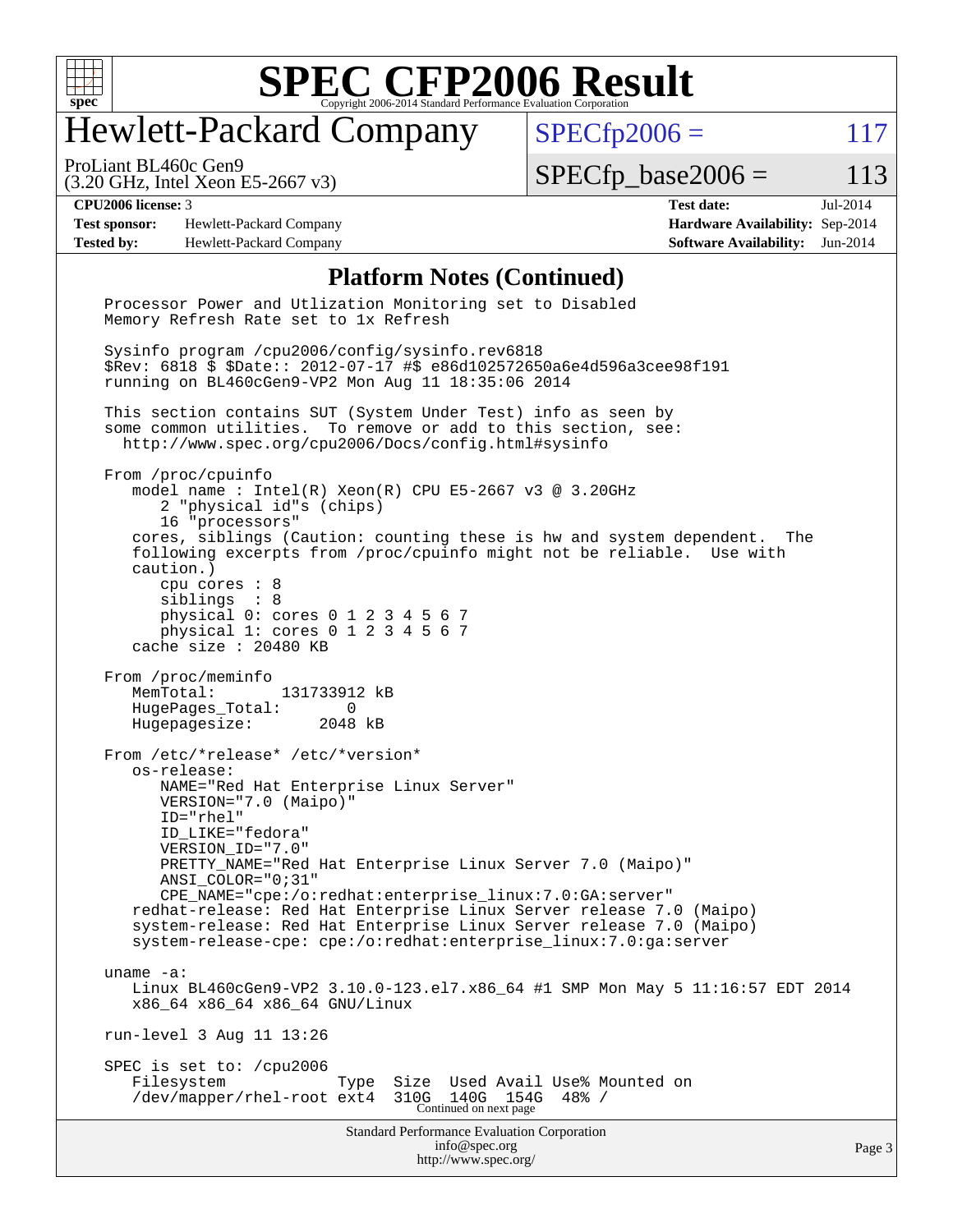

# Hewlett-Packard Company

 $SPECTp2006 = 117$ 

(3.20 GHz, Intel Xeon E5-2667 v3) ProLiant BL460c Gen9

 $SPECfp\_base2006 = 113$ 

**[Test sponsor:](http://www.spec.org/auto/cpu2006/Docs/result-fields.html#Testsponsor)** Hewlett-Packard Company **[Hardware Availability:](http://www.spec.org/auto/cpu2006/Docs/result-fields.html#HardwareAvailability)** Sep-2014 **[Tested by:](http://www.spec.org/auto/cpu2006/Docs/result-fields.html#Testedby)** Hewlett-Packard Company **[Software Availability:](http://www.spec.org/auto/cpu2006/Docs/result-fields.html#SoftwareAvailability)** Jun-2014

**[CPU2006 license:](http://www.spec.org/auto/cpu2006/Docs/result-fields.html#CPU2006license)** 3 **[Test date:](http://www.spec.org/auto/cpu2006/Docs/result-fields.html#Testdate)** Jul-2014

#### **[Platform Notes \(Continued\)](http://www.spec.org/auto/cpu2006/Docs/result-fields.html#PlatformNotes)**

 Additional information from dmidecode: BIOS HP I36 07/11/2014 Memory: 8x HP NOT AVAILABLE 16 GB 2133 MHz 2 rank 8x UNKNOWN NOT AVAILABLE

 (End of data from sysinfo program) Regarding the sysinfo display about the memory installed, the correct amount of memory is 128 GB and the dmidecode description should have one line reading as: 8x HP NOT AVAILABLE 16 GB 2133 MHz 2 rank

#### **[General Notes](http://www.spec.org/auto/cpu2006/Docs/result-fields.html#GeneralNotes)**

Environment variables set by runspec before the start of the run: KMP\_AFFINITY = "granularity=fine,compact" LD LIBRARY\_PATH = "/cpu2006/libs/32:/cpu2006/libs/64:/cpu2006/sh" OMP\_NUM\_THREADS = "16"

 Binaries compiled on a system with 1x Core i7-860 CPU + 8GB memory using RedHat EL 6.4

### **[Base Compiler Invocation](http://www.spec.org/auto/cpu2006/Docs/result-fields.html#BaseCompilerInvocation)**

[C benchmarks](http://www.spec.org/auto/cpu2006/Docs/result-fields.html#Cbenchmarks):  $\text{icc}$   $-\text{m64}$ 

[C++ benchmarks:](http://www.spec.org/auto/cpu2006/Docs/result-fields.html#CXXbenchmarks) [icpc -m64](http://www.spec.org/cpu2006/results/res2014q3/cpu2006-20140908-31227.flags.html#user_CXXbase_intel_icpc_64bit_bedb90c1146cab66620883ef4f41a67e)

[Fortran benchmarks](http://www.spec.org/auto/cpu2006/Docs/result-fields.html#Fortranbenchmarks): [ifort -m64](http://www.spec.org/cpu2006/results/res2014q3/cpu2006-20140908-31227.flags.html#user_FCbase_intel_ifort_64bit_ee9d0fb25645d0210d97eb0527dcc06e)

[Benchmarks using both Fortran and C](http://www.spec.org/auto/cpu2006/Docs/result-fields.html#BenchmarksusingbothFortranandC): [icc -m64](http://www.spec.org/cpu2006/results/res2014q3/cpu2006-20140908-31227.flags.html#user_CC_FCbase_intel_icc_64bit_0b7121f5ab7cfabee23d88897260401c) [ifort -m64](http://www.spec.org/cpu2006/results/res2014q3/cpu2006-20140908-31227.flags.html#user_CC_FCbase_intel_ifort_64bit_ee9d0fb25645d0210d97eb0527dcc06e)

### **[Base Portability Flags](http://www.spec.org/auto/cpu2006/Docs/result-fields.html#BasePortabilityFlags)**

 410.bwaves: [-DSPEC\\_CPU\\_LP64](http://www.spec.org/cpu2006/results/res2014q3/cpu2006-20140908-31227.flags.html#suite_basePORTABILITY410_bwaves_DSPEC_CPU_LP64) 416.gamess: [-DSPEC\\_CPU\\_LP64](http://www.spec.org/cpu2006/results/res2014q3/cpu2006-20140908-31227.flags.html#suite_basePORTABILITY416_gamess_DSPEC_CPU_LP64) 433.milc: [-DSPEC\\_CPU\\_LP64](http://www.spec.org/cpu2006/results/res2014q3/cpu2006-20140908-31227.flags.html#suite_basePORTABILITY433_milc_DSPEC_CPU_LP64) 434.zeusmp: [-DSPEC\\_CPU\\_LP64](http://www.spec.org/cpu2006/results/res2014q3/cpu2006-20140908-31227.flags.html#suite_basePORTABILITY434_zeusmp_DSPEC_CPU_LP64) 435.gromacs: [-DSPEC\\_CPU\\_LP64](http://www.spec.org/cpu2006/results/res2014q3/cpu2006-20140908-31227.flags.html#suite_basePORTABILITY435_gromacs_DSPEC_CPU_LP64) [-nofor\\_main](http://www.spec.org/cpu2006/results/res2014q3/cpu2006-20140908-31227.flags.html#user_baseLDPORTABILITY435_gromacs_f-nofor_main) 436.cactusADM: [-DSPEC\\_CPU\\_LP64](http://www.spec.org/cpu2006/results/res2014q3/cpu2006-20140908-31227.flags.html#suite_basePORTABILITY436_cactusADM_DSPEC_CPU_LP64) [-nofor\\_main](http://www.spec.org/cpu2006/results/res2014q3/cpu2006-20140908-31227.flags.html#user_baseLDPORTABILITY436_cactusADM_f-nofor_main) 437.leslie3d: [-DSPEC\\_CPU\\_LP64](http://www.spec.org/cpu2006/results/res2014q3/cpu2006-20140908-31227.flags.html#suite_basePORTABILITY437_leslie3d_DSPEC_CPU_LP64) 444.namd: [-DSPEC\\_CPU\\_LP64](http://www.spec.org/cpu2006/results/res2014q3/cpu2006-20140908-31227.flags.html#suite_basePORTABILITY444_namd_DSPEC_CPU_LP64)

Continued on next page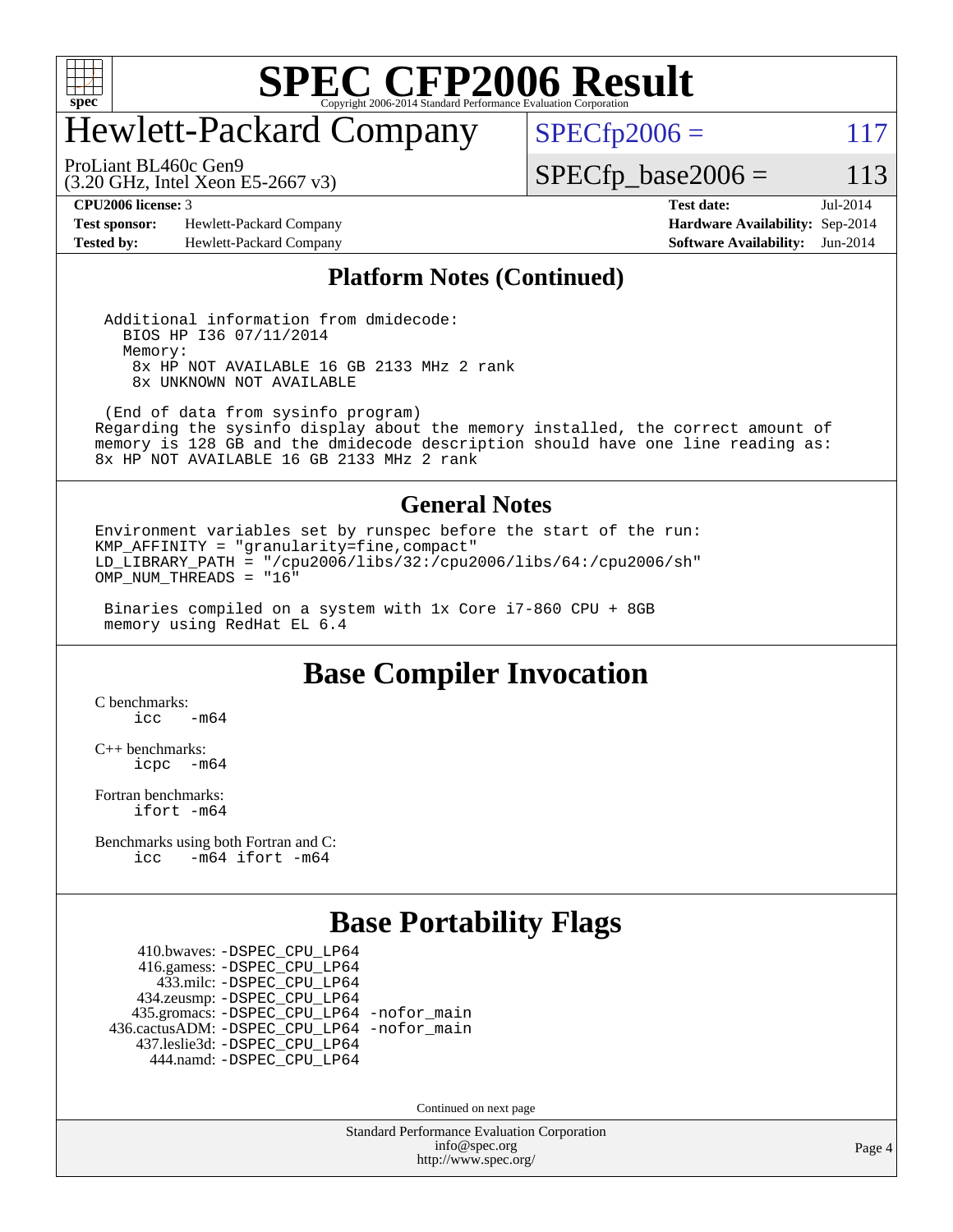

# Hewlett-Packard Company

ProLiant BL460c Gen9

 $SPECfp2006 = 117$  $SPECfp2006 = 117$ 

(3.20 GHz, Intel Xeon E5-2667 v3)

 $SPECfp\_base2006 = 113$ 

**[Test sponsor:](http://www.spec.org/auto/cpu2006/Docs/result-fields.html#Testsponsor)** Hewlett-Packard Company **[Hardware Availability:](http://www.spec.org/auto/cpu2006/Docs/result-fields.html#HardwareAvailability)** Sep-2014 **[Tested by:](http://www.spec.org/auto/cpu2006/Docs/result-fields.html#Testedby)** Hewlett-Packard Company **[Software Availability:](http://www.spec.org/auto/cpu2006/Docs/result-fields.html#SoftwareAvailability)** Jun-2014

**[CPU2006 license:](http://www.spec.org/auto/cpu2006/Docs/result-fields.html#CPU2006license)** 3 **[Test date:](http://www.spec.org/auto/cpu2006/Docs/result-fields.html#Testdate)** Jul-2014

## **[Base Portability Flags \(Continued\)](http://www.spec.org/auto/cpu2006/Docs/result-fields.html#BasePortabilityFlags)**

 447.dealII: [-DSPEC\\_CPU\\_LP64](http://www.spec.org/cpu2006/results/res2014q3/cpu2006-20140908-31227.flags.html#suite_basePORTABILITY447_dealII_DSPEC_CPU_LP64) 450.soplex: [-DSPEC\\_CPU\\_LP64](http://www.spec.org/cpu2006/results/res2014q3/cpu2006-20140908-31227.flags.html#suite_basePORTABILITY450_soplex_DSPEC_CPU_LP64) 453.povray: [-DSPEC\\_CPU\\_LP64](http://www.spec.org/cpu2006/results/res2014q3/cpu2006-20140908-31227.flags.html#suite_basePORTABILITY453_povray_DSPEC_CPU_LP64) 454.calculix: [-DSPEC\\_CPU\\_LP64](http://www.spec.org/cpu2006/results/res2014q3/cpu2006-20140908-31227.flags.html#suite_basePORTABILITY454_calculix_DSPEC_CPU_LP64) [-nofor\\_main](http://www.spec.org/cpu2006/results/res2014q3/cpu2006-20140908-31227.flags.html#user_baseLDPORTABILITY454_calculix_f-nofor_main) 459.GemsFDTD: [-DSPEC\\_CPU\\_LP64](http://www.spec.org/cpu2006/results/res2014q3/cpu2006-20140908-31227.flags.html#suite_basePORTABILITY459_GemsFDTD_DSPEC_CPU_LP64) 465.tonto: [-DSPEC\\_CPU\\_LP64](http://www.spec.org/cpu2006/results/res2014q3/cpu2006-20140908-31227.flags.html#suite_basePORTABILITY465_tonto_DSPEC_CPU_LP64) 470.lbm: [-DSPEC\\_CPU\\_LP64](http://www.spec.org/cpu2006/results/res2014q3/cpu2006-20140908-31227.flags.html#suite_basePORTABILITY470_lbm_DSPEC_CPU_LP64) 481.wrf: [-DSPEC\\_CPU\\_LP64](http://www.spec.org/cpu2006/results/res2014q3/cpu2006-20140908-31227.flags.html#suite_basePORTABILITY481_wrf_DSPEC_CPU_LP64) [-DSPEC\\_CPU\\_CASE\\_FLAG](http://www.spec.org/cpu2006/results/res2014q3/cpu2006-20140908-31227.flags.html#b481.wrf_baseCPORTABILITY_DSPEC_CPU_CASE_FLAG) [-DSPEC\\_CPU\\_LINUX](http://www.spec.org/cpu2006/results/res2014q3/cpu2006-20140908-31227.flags.html#b481.wrf_baseCPORTABILITY_DSPEC_CPU_LINUX) 482.sphinx3: [-DSPEC\\_CPU\\_LP64](http://www.spec.org/cpu2006/results/res2014q3/cpu2006-20140908-31227.flags.html#suite_basePORTABILITY482_sphinx3_DSPEC_CPU_LP64)

## **[Base Optimization Flags](http://www.spec.org/auto/cpu2006/Docs/result-fields.html#BaseOptimizationFlags)**

[C benchmarks](http://www.spec.org/auto/cpu2006/Docs/result-fields.html#Cbenchmarks):

[-xCORE-AVX2](http://www.spec.org/cpu2006/results/res2014q3/cpu2006-20140908-31227.flags.html#user_CCbase_f-xAVX2_5f5fc0cbe2c9f62c816d3e45806c70d7) [-ipo](http://www.spec.org/cpu2006/results/res2014q3/cpu2006-20140908-31227.flags.html#user_CCbase_f-ipo) [-O3](http://www.spec.org/cpu2006/results/res2014q3/cpu2006-20140908-31227.flags.html#user_CCbase_f-O3) [-no-prec-div](http://www.spec.org/cpu2006/results/res2014q3/cpu2006-20140908-31227.flags.html#user_CCbase_f-no-prec-div) [-parallel](http://www.spec.org/cpu2006/results/res2014q3/cpu2006-20140908-31227.flags.html#user_CCbase_f-parallel) [-opt-prefetch](http://www.spec.org/cpu2006/results/res2014q3/cpu2006-20140908-31227.flags.html#user_CCbase_f-opt-prefetch) [-ansi-alias](http://www.spec.org/cpu2006/results/res2014q3/cpu2006-20140908-31227.flags.html#user_CCbase_f-ansi-alias) [C++ benchmarks:](http://www.spec.org/auto/cpu2006/Docs/result-fields.html#CXXbenchmarks) [-xCORE-AVX2](http://www.spec.org/cpu2006/results/res2014q3/cpu2006-20140908-31227.flags.html#user_CXXbase_f-xAVX2_5f5fc0cbe2c9f62c816d3e45806c70d7) [-ipo](http://www.spec.org/cpu2006/results/res2014q3/cpu2006-20140908-31227.flags.html#user_CXXbase_f-ipo) [-O3](http://www.spec.org/cpu2006/results/res2014q3/cpu2006-20140908-31227.flags.html#user_CXXbase_f-O3) [-no-prec-div](http://www.spec.org/cpu2006/results/res2014q3/cpu2006-20140908-31227.flags.html#user_CXXbase_f-no-prec-div) [-opt-prefetch](http://www.spec.org/cpu2006/results/res2014q3/cpu2006-20140908-31227.flags.html#user_CXXbase_f-opt-prefetch) [-ansi-alias](http://www.spec.org/cpu2006/results/res2014q3/cpu2006-20140908-31227.flags.html#user_CXXbase_f-ansi-alias)

[Fortran benchmarks](http://www.spec.org/auto/cpu2006/Docs/result-fields.html#Fortranbenchmarks):

[-xCORE-AVX2](http://www.spec.org/cpu2006/results/res2014q3/cpu2006-20140908-31227.flags.html#user_FCbase_f-xAVX2_5f5fc0cbe2c9f62c816d3e45806c70d7) [-ipo](http://www.spec.org/cpu2006/results/res2014q3/cpu2006-20140908-31227.flags.html#user_FCbase_f-ipo) [-O3](http://www.spec.org/cpu2006/results/res2014q3/cpu2006-20140908-31227.flags.html#user_FCbase_f-O3) [-no-prec-div](http://www.spec.org/cpu2006/results/res2014q3/cpu2006-20140908-31227.flags.html#user_FCbase_f-no-prec-div) [-parallel](http://www.spec.org/cpu2006/results/res2014q3/cpu2006-20140908-31227.flags.html#user_FCbase_f-parallel) [-opt-prefetch](http://www.spec.org/cpu2006/results/res2014q3/cpu2006-20140908-31227.flags.html#user_FCbase_f-opt-prefetch)

[Benchmarks using both Fortran and C](http://www.spec.org/auto/cpu2006/Docs/result-fields.html#BenchmarksusingbothFortranandC):

[-xCORE-AVX2](http://www.spec.org/cpu2006/results/res2014q3/cpu2006-20140908-31227.flags.html#user_CC_FCbase_f-xAVX2_5f5fc0cbe2c9f62c816d3e45806c70d7) [-ipo](http://www.spec.org/cpu2006/results/res2014q3/cpu2006-20140908-31227.flags.html#user_CC_FCbase_f-ipo) [-O3](http://www.spec.org/cpu2006/results/res2014q3/cpu2006-20140908-31227.flags.html#user_CC_FCbase_f-O3) [-no-prec-div](http://www.spec.org/cpu2006/results/res2014q3/cpu2006-20140908-31227.flags.html#user_CC_FCbase_f-no-prec-div) [-parallel](http://www.spec.org/cpu2006/results/res2014q3/cpu2006-20140908-31227.flags.html#user_CC_FCbase_f-parallel) [-opt-prefetch](http://www.spec.org/cpu2006/results/res2014q3/cpu2006-20140908-31227.flags.html#user_CC_FCbase_f-opt-prefetch) [-ansi-alias](http://www.spec.org/cpu2006/results/res2014q3/cpu2006-20140908-31227.flags.html#user_CC_FCbase_f-ansi-alias)

## **[Peak Compiler Invocation](http://www.spec.org/auto/cpu2006/Docs/result-fields.html#PeakCompilerInvocation)**

[C benchmarks](http://www.spec.org/auto/cpu2006/Docs/result-fields.html#Cbenchmarks):  $\text{icc}$  -m64

[C++ benchmarks:](http://www.spec.org/auto/cpu2006/Docs/result-fields.html#CXXbenchmarks) [icpc -m64](http://www.spec.org/cpu2006/results/res2014q3/cpu2006-20140908-31227.flags.html#user_CXXpeak_intel_icpc_64bit_bedb90c1146cab66620883ef4f41a67e)

[Fortran benchmarks](http://www.spec.org/auto/cpu2006/Docs/result-fields.html#Fortranbenchmarks): [ifort -m64](http://www.spec.org/cpu2006/results/res2014q3/cpu2006-20140908-31227.flags.html#user_FCpeak_intel_ifort_64bit_ee9d0fb25645d0210d97eb0527dcc06e)

[Benchmarks using both Fortran and C](http://www.spec.org/auto/cpu2006/Docs/result-fields.html#BenchmarksusingbothFortranandC): [icc -m64](http://www.spec.org/cpu2006/results/res2014q3/cpu2006-20140908-31227.flags.html#user_CC_FCpeak_intel_icc_64bit_0b7121f5ab7cfabee23d88897260401c) [ifort -m64](http://www.spec.org/cpu2006/results/res2014q3/cpu2006-20140908-31227.flags.html#user_CC_FCpeak_intel_ifort_64bit_ee9d0fb25645d0210d97eb0527dcc06e)

## **[Peak Portability Flags](http://www.spec.org/auto/cpu2006/Docs/result-fields.html#PeakPortabilityFlags)**

Same as Base Portability Flags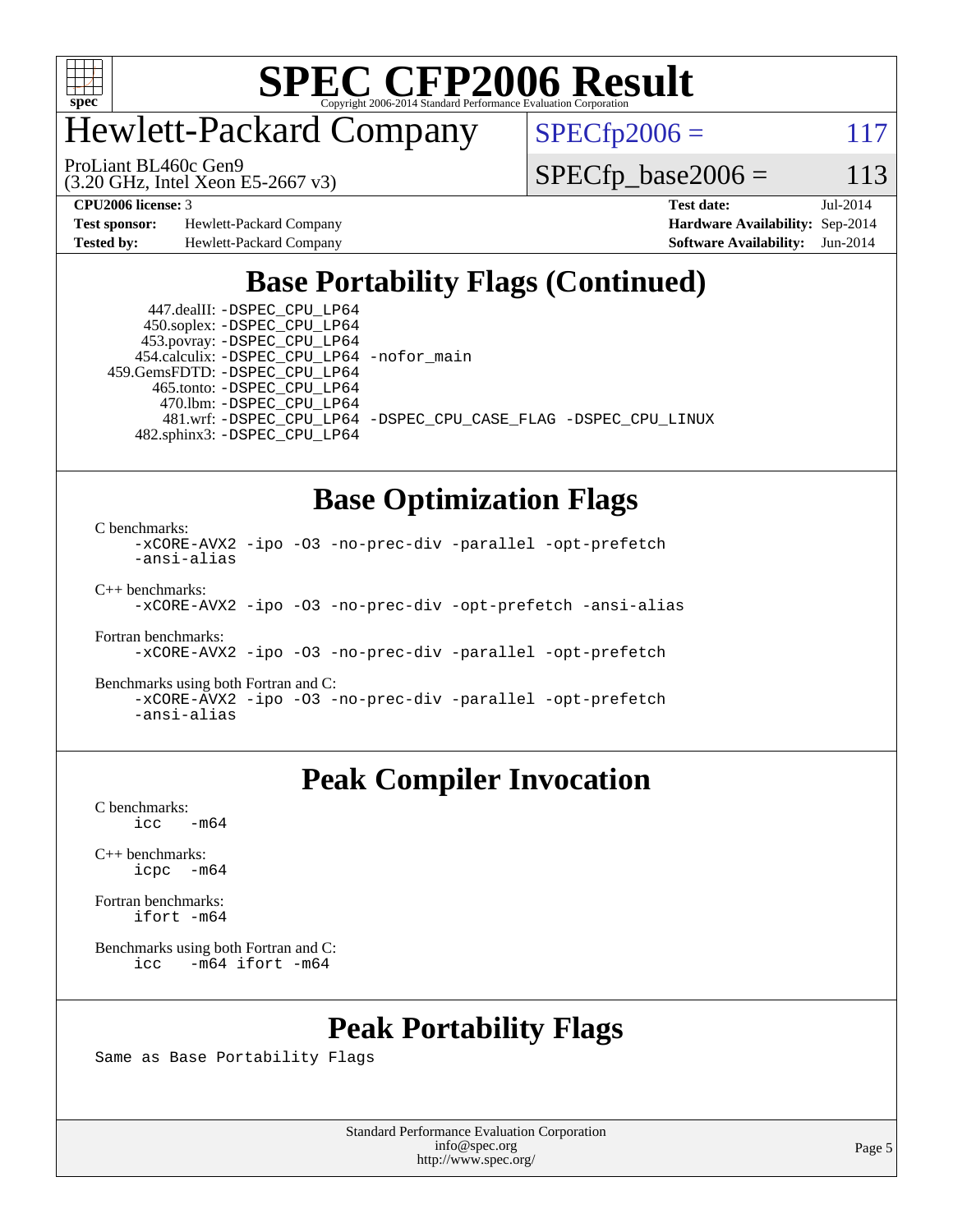

# Hewlett-Packard Company

ProLiant BL460c Gen9

 $SPECfp2006 = 117$  $SPECfp2006 = 117$ 

(3.20 GHz, Intel Xeon E5-2667 v3)

 $SPECTp\_base2006 = 113$ 

**[Test sponsor:](http://www.spec.org/auto/cpu2006/Docs/result-fields.html#Testsponsor)** Hewlett-Packard Company **[Hardware Availability:](http://www.spec.org/auto/cpu2006/Docs/result-fields.html#HardwareAvailability)** Sep-2014 **[Tested by:](http://www.spec.org/auto/cpu2006/Docs/result-fields.html#Testedby)** Hewlett-Packard Company **[Software Availability:](http://www.spec.org/auto/cpu2006/Docs/result-fields.html#SoftwareAvailability)** Jun-2014

**[CPU2006 license:](http://www.spec.org/auto/cpu2006/Docs/result-fields.html#CPU2006license)** 3 **[Test date:](http://www.spec.org/auto/cpu2006/Docs/result-fields.html#Testdate)** Jul-2014

## **[Peak Optimization Flags](http://www.spec.org/auto/cpu2006/Docs/result-fields.html#PeakOptimizationFlags)**

```
C benchmarks:
```
 433.milc: [-xCORE-AVX2](http://www.spec.org/cpu2006/results/res2014q3/cpu2006-20140908-31227.flags.html#user_peakPASS2_CFLAGSPASS2_LDFLAGS433_milc_f-xAVX2_5f5fc0cbe2c9f62c816d3e45806c70d7)(pass 2) [-prof-gen](http://www.spec.org/cpu2006/results/res2014q3/cpu2006-20140908-31227.flags.html#user_peakPASS1_CFLAGSPASS1_LDFLAGS433_milc_prof_gen_e43856698f6ca7b7e442dfd80e94a8fc)(pass 1) [-ipo](http://www.spec.org/cpu2006/results/res2014q3/cpu2006-20140908-31227.flags.html#user_peakPASS2_CFLAGSPASS2_LDFLAGS433_milc_f-ipo)(pass 2) [-O3](http://www.spec.org/cpu2006/results/res2014q3/cpu2006-20140908-31227.flags.html#user_peakPASS2_CFLAGSPASS2_LDFLAGS433_milc_f-O3)(pass 2) [-no-prec-div](http://www.spec.org/cpu2006/results/res2014q3/cpu2006-20140908-31227.flags.html#user_peakPASS2_CFLAGSPASS2_LDFLAGS433_milc_f-no-prec-div)(pass 2) [-prof-use](http://www.spec.org/cpu2006/results/res2014q3/cpu2006-20140908-31227.flags.html#user_peakPASS2_CFLAGSPASS2_LDFLAGS433_milc_prof_use_bccf7792157ff70d64e32fe3e1250b55)(pass 2) [-auto-ilp32](http://www.spec.org/cpu2006/results/res2014q3/cpu2006-20140908-31227.flags.html#user_peakCOPTIMIZE433_milc_f-auto-ilp32) [-ansi-alias](http://www.spec.org/cpu2006/results/res2014q3/cpu2006-20140908-31227.flags.html#user_peakCOPTIMIZE433_milc_f-ansi-alias)  $470$ .lbm: basepeak = yes

 $482$ .sphinx3: basepeak = yes

[C++ benchmarks:](http://www.spec.org/auto/cpu2006/Docs/result-fields.html#CXXbenchmarks)

 444.namd: [-xCORE-AVX2](http://www.spec.org/cpu2006/results/res2014q3/cpu2006-20140908-31227.flags.html#user_peakPASS2_CXXFLAGSPASS2_LDFLAGS444_namd_f-xAVX2_5f5fc0cbe2c9f62c816d3e45806c70d7)(pass 2) [-prof-gen](http://www.spec.org/cpu2006/results/res2014q3/cpu2006-20140908-31227.flags.html#user_peakPASS1_CXXFLAGSPASS1_LDFLAGS444_namd_prof_gen_e43856698f6ca7b7e442dfd80e94a8fc)(pass 1) [-ipo](http://www.spec.org/cpu2006/results/res2014q3/cpu2006-20140908-31227.flags.html#user_peakPASS2_CXXFLAGSPASS2_LDFLAGS444_namd_f-ipo)(pass 2) [-O3](http://www.spec.org/cpu2006/results/res2014q3/cpu2006-20140908-31227.flags.html#user_peakPASS2_CXXFLAGSPASS2_LDFLAGS444_namd_f-O3)(pass 2) [-no-prec-div](http://www.spec.org/cpu2006/results/res2014q3/cpu2006-20140908-31227.flags.html#user_peakPASS2_CXXFLAGSPASS2_LDFLAGS444_namd_f-no-prec-div)(pass 2) [-prof-use](http://www.spec.org/cpu2006/results/res2014q3/cpu2006-20140908-31227.flags.html#user_peakPASS2_CXXFLAGSPASS2_LDFLAGS444_namd_prof_use_bccf7792157ff70d64e32fe3e1250b55)(pass 2) [-fno-alias](http://www.spec.org/cpu2006/results/res2014q3/cpu2006-20140908-31227.flags.html#user_peakCXXOPTIMIZEOPTIMIZE444_namd_f-no-alias_694e77f6c5a51e658e82ccff53a9e63a) [-auto-ilp32](http://www.spec.org/cpu2006/results/res2014q3/cpu2006-20140908-31227.flags.html#user_peakCXXOPTIMIZE444_namd_f-auto-ilp32)

447.dealII: basepeak = yes

 $450$ .soplex: basepeak = yes

```
 453.povray: -xCORE-AVX2(pass 2) -prof-gen(pass 1) -ipo(pass 2)
-O3(pass 2) -no-prec-div(pass 2) -prof-use(pass 2) -unroll4
-ansi-alias
```
[Fortran benchmarks](http://www.spec.org/auto/cpu2006/Docs/result-fields.html#Fortranbenchmarks):

 $410.bwaves: basepeak = yes$  416.gamess: [-xCORE-AVX2](http://www.spec.org/cpu2006/results/res2014q3/cpu2006-20140908-31227.flags.html#user_peakPASS2_FFLAGSPASS2_LDFLAGS416_gamess_f-xAVX2_5f5fc0cbe2c9f62c816d3e45806c70d7)(pass 2) [-prof-gen](http://www.spec.org/cpu2006/results/res2014q3/cpu2006-20140908-31227.flags.html#user_peakPASS1_FFLAGSPASS1_LDFLAGS416_gamess_prof_gen_e43856698f6ca7b7e442dfd80e94a8fc)(pass 1) [-ipo](http://www.spec.org/cpu2006/results/res2014q3/cpu2006-20140908-31227.flags.html#user_peakPASS2_FFLAGSPASS2_LDFLAGS416_gamess_f-ipo)(pass 2) [-O3](http://www.spec.org/cpu2006/results/res2014q3/cpu2006-20140908-31227.flags.html#user_peakPASS2_FFLAGSPASS2_LDFLAGS416_gamess_f-O3)(pass 2) [-no-prec-div](http://www.spec.org/cpu2006/results/res2014q3/cpu2006-20140908-31227.flags.html#user_peakPASS2_FFLAGSPASS2_LDFLAGS416_gamess_f-no-prec-div)(pass 2) [-prof-use](http://www.spec.org/cpu2006/results/res2014q3/cpu2006-20140908-31227.flags.html#user_peakPASS2_FFLAGSPASS2_LDFLAGS416_gamess_prof_use_bccf7792157ff70d64e32fe3e1250b55)(pass 2) [-unroll2](http://www.spec.org/cpu2006/results/res2014q3/cpu2006-20140908-31227.flags.html#user_peakOPTIMIZE416_gamess_f-unroll_784dae83bebfb236979b41d2422d7ec2) [-inline-level=0](http://www.spec.org/cpu2006/results/res2014q3/cpu2006-20140908-31227.flags.html#user_peakOPTIMIZE416_gamess_f-inline-level_318d07a09274ad25e8d15dbfaa68ba50) [-scalar-rep-](http://www.spec.org/cpu2006/results/res2014q3/cpu2006-20140908-31227.flags.html#user_peakOPTIMIZE416_gamess_f-disablescalarrep_abbcad04450fb118e4809c81d83c8a1d) 434.zeusmp: basepeak = yes 437.leslie3d: basepeak = yes

 459.GemsFDTD: [-xCORE-AVX2](http://www.spec.org/cpu2006/results/res2014q3/cpu2006-20140908-31227.flags.html#user_peakPASS2_FFLAGSPASS2_LDFLAGS459_GemsFDTD_f-xAVX2_5f5fc0cbe2c9f62c816d3e45806c70d7)(pass 2) [-prof-gen](http://www.spec.org/cpu2006/results/res2014q3/cpu2006-20140908-31227.flags.html#user_peakPASS1_FFLAGSPASS1_LDFLAGS459_GemsFDTD_prof_gen_e43856698f6ca7b7e442dfd80e94a8fc)(pass 1) [-ipo](http://www.spec.org/cpu2006/results/res2014q3/cpu2006-20140908-31227.flags.html#user_peakPASS2_FFLAGSPASS2_LDFLAGS459_GemsFDTD_f-ipo)(pass 2) [-O3](http://www.spec.org/cpu2006/results/res2014q3/cpu2006-20140908-31227.flags.html#user_peakPASS2_FFLAGSPASS2_LDFLAGS459_GemsFDTD_f-O3)(pass 2) [-no-prec-div](http://www.spec.org/cpu2006/results/res2014q3/cpu2006-20140908-31227.flags.html#user_peakPASS2_FFLAGSPASS2_LDFLAGS459_GemsFDTD_f-no-prec-div)(pass 2) [-prof-use](http://www.spec.org/cpu2006/results/res2014q3/cpu2006-20140908-31227.flags.html#user_peakPASS2_FFLAGSPASS2_LDFLAGS459_GemsFDTD_prof_use_bccf7792157ff70d64e32fe3e1250b55)(pass 2) [-unroll2](http://www.spec.org/cpu2006/results/res2014q3/cpu2006-20140908-31227.flags.html#user_peakOPTIMIZE459_GemsFDTD_f-unroll_784dae83bebfb236979b41d2422d7ec2) [-inline-level=0](http://www.spec.org/cpu2006/results/res2014q3/cpu2006-20140908-31227.flags.html#user_peakOPTIMIZE459_GemsFDTD_f-inline-level_318d07a09274ad25e8d15dbfaa68ba50) [-opt-prefetch](http://www.spec.org/cpu2006/results/res2014q3/cpu2006-20140908-31227.flags.html#user_peakOPTIMIZE459_GemsFDTD_f-opt-prefetch) [-parallel](http://www.spec.org/cpu2006/results/res2014q3/cpu2006-20140908-31227.flags.html#user_peakOPTIMIZE459_GemsFDTD_f-parallel)

 465.tonto: [-xCORE-AVX2](http://www.spec.org/cpu2006/results/res2014q3/cpu2006-20140908-31227.flags.html#user_peakPASS2_FFLAGSPASS2_LDFLAGS465_tonto_f-xAVX2_5f5fc0cbe2c9f62c816d3e45806c70d7)(pass 2) [-prof-gen](http://www.spec.org/cpu2006/results/res2014q3/cpu2006-20140908-31227.flags.html#user_peakPASS1_FFLAGSPASS1_LDFLAGS465_tonto_prof_gen_e43856698f6ca7b7e442dfd80e94a8fc)(pass 1) [-ipo](http://www.spec.org/cpu2006/results/res2014q3/cpu2006-20140908-31227.flags.html#user_peakPASS2_FFLAGSPASS2_LDFLAGS465_tonto_f-ipo)(pass 2) [-O3](http://www.spec.org/cpu2006/results/res2014q3/cpu2006-20140908-31227.flags.html#user_peakPASS2_FFLAGSPASS2_LDFLAGS465_tonto_f-O3)(pass 2) [-no-prec-div](http://www.spec.org/cpu2006/results/res2014q3/cpu2006-20140908-31227.flags.html#user_peakPASS2_FFLAGSPASS2_LDFLAGS465_tonto_f-no-prec-div)(pass 2) [-prof-use](http://www.spec.org/cpu2006/results/res2014q3/cpu2006-20140908-31227.flags.html#user_peakPASS2_FFLAGSPASS2_LDFLAGS465_tonto_prof_use_bccf7792157ff70d64e32fe3e1250b55)(pass 2) [-inline-calloc](http://www.spec.org/cpu2006/results/res2014q3/cpu2006-20140908-31227.flags.html#user_peakOPTIMIZE465_tonto_f-inline-calloc) [-opt-malloc-options=3](http://www.spec.org/cpu2006/results/res2014q3/cpu2006-20140908-31227.flags.html#user_peakOPTIMIZE465_tonto_f-opt-malloc-options_13ab9b803cf986b4ee62f0a5998c2238) [-auto](http://www.spec.org/cpu2006/results/res2014q3/cpu2006-20140908-31227.flags.html#user_peakOPTIMIZE465_tonto_f-auto) [-unroll4](http://www.spec.org/cpu2006/results/res2014q3/cpu2006-20140908-31227.flags.html#user_peakOPTIMIZE465_tonto_f-unroll_4e5e4ed65b7fd20bdcd365bec371b81f)

[Benchmarks using both Fortran and C](http://www.spec.org/auto/cpu2006/Docs/result-fields.html#BenchmarksusingbothFortranandC):

435.gromacs: basepeak = yes

 $436.cactusADM: basepeak = yes$ 

Continued on next page

| <b>Standard Performance Evaluation Corporation</b> |
|----------------------------------------------------|
| info@spec.org                                      |
| http://www.spec.org/                               |